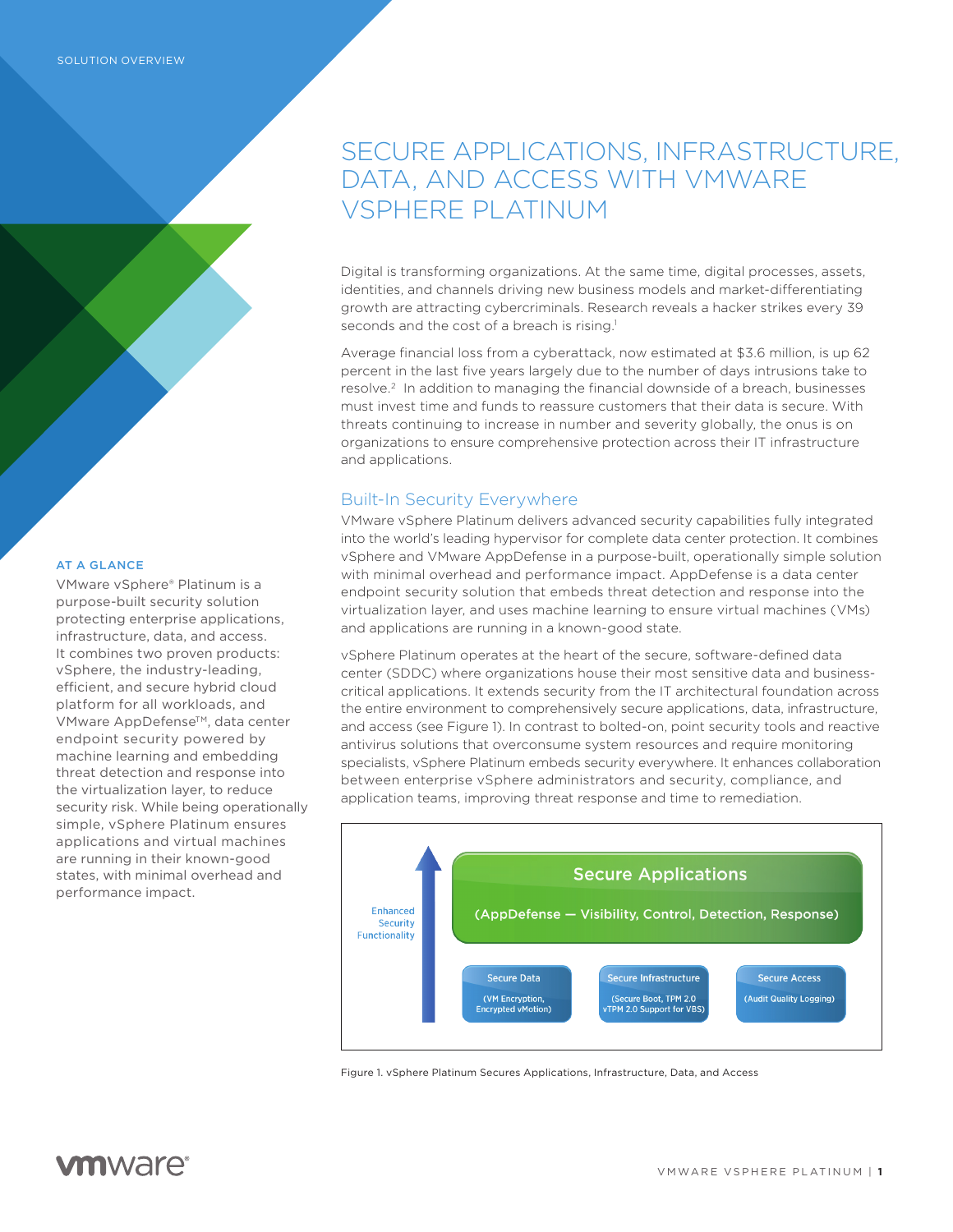#### KEY HIGHLIGHTS

- Built on the industry-leading, efficient, and secure hybrid cloud platform for all workloads.
- Solution secures applications, infrastructure, data, and access.
- Hypervisor, endpoint security, behavioral analytics, and machine learning deliver operationally simple security.
- Minimal overhead and performance impact.
- Solution fosters collaboration among vSphere administrators, security, compliance, and application teams.

## Secure Applications With Purpose-Built VMs

Innovative organizations use vSphere Platinum to safeguard their hybrid cloud environments powering digital transformation. They address in-guest threats by protecting the integrity of applications running on vSphere with AppDefense. Instead of chasing threats, AppDefense enables enterprises to

- Understand an application's intended state and behavior, or what it is supposed to do, then monitor for changes to that intended state.
- Respond fast to any change from the known-good state, indicating a threat.
- Report and prioritize vulnerabilities across the entire data center**.**

AppDefense locks down the guest operating system (OS) for all applications, the VMware application stack, and third-party applications. It gathers inventory data on VMs and applications from the VMware centralized management application, development tools, and automation frameworks. Machine learning algorithms are applied to discover the intended state, establish the known-good behaviors for the application and VM, detect anomalies, and prevent further deviation, ensuring the integrity of the applications, infrastructure, and guest OS.

AppDefense also provides a rich set of automated or orchestrated incident response mechanisms to address attacks. Detailed visibility improves change management and compliance reporting processes while machine learning simplifies and automates auditing and application reviews.

#### Secure Data With Encryption

Enterprise stores of valuable personally identifiable information (PII) and intellectual property (IP) entice attackers seeking to wreak havoc and enjoy ransomware pay days. vSphere Platinum protects against unauthorized data access both when data is in motion and at rest, across the hybrid cloud. vSphere Platinum features FIPS 140-2 Validated VM encryption and encrypted vMotion to enable the live migration of running VMs from one physical server to another with zero downtime, ensuring continuous service availability and complete transaction integrity.

### Secure Infrastructure Through Validation and Attestation

vSphere Platinum delivers comprehensive built-in security at the foundation of a secure SDDC. Its features and capabilities include Secure Boot for ESXi which ensures that only VMware and partner-signed code is running in the hypervisor and Secure Boot for Virtual Machines which helps to prevent image tampering and unauthorized component loading. With support for TPM 2.0 for ESXi, vSphere Platinum enables hypervisor integrity by validating the Secure Boot for ESXi process and enabling remote host attestation. In vSphere Platinum, Virtual TPM 2.0 provides the necessary support for guest OS security features while being operationally simple. vSphere Platinum also supports Microsoft Virtualizationbased Security (VBS) for enterprises running Windows 10 and Windows Server 2016 security features, such as Windows Defender Credential Guard, on vSphere.

## **vm**ware<sup>®</sup>